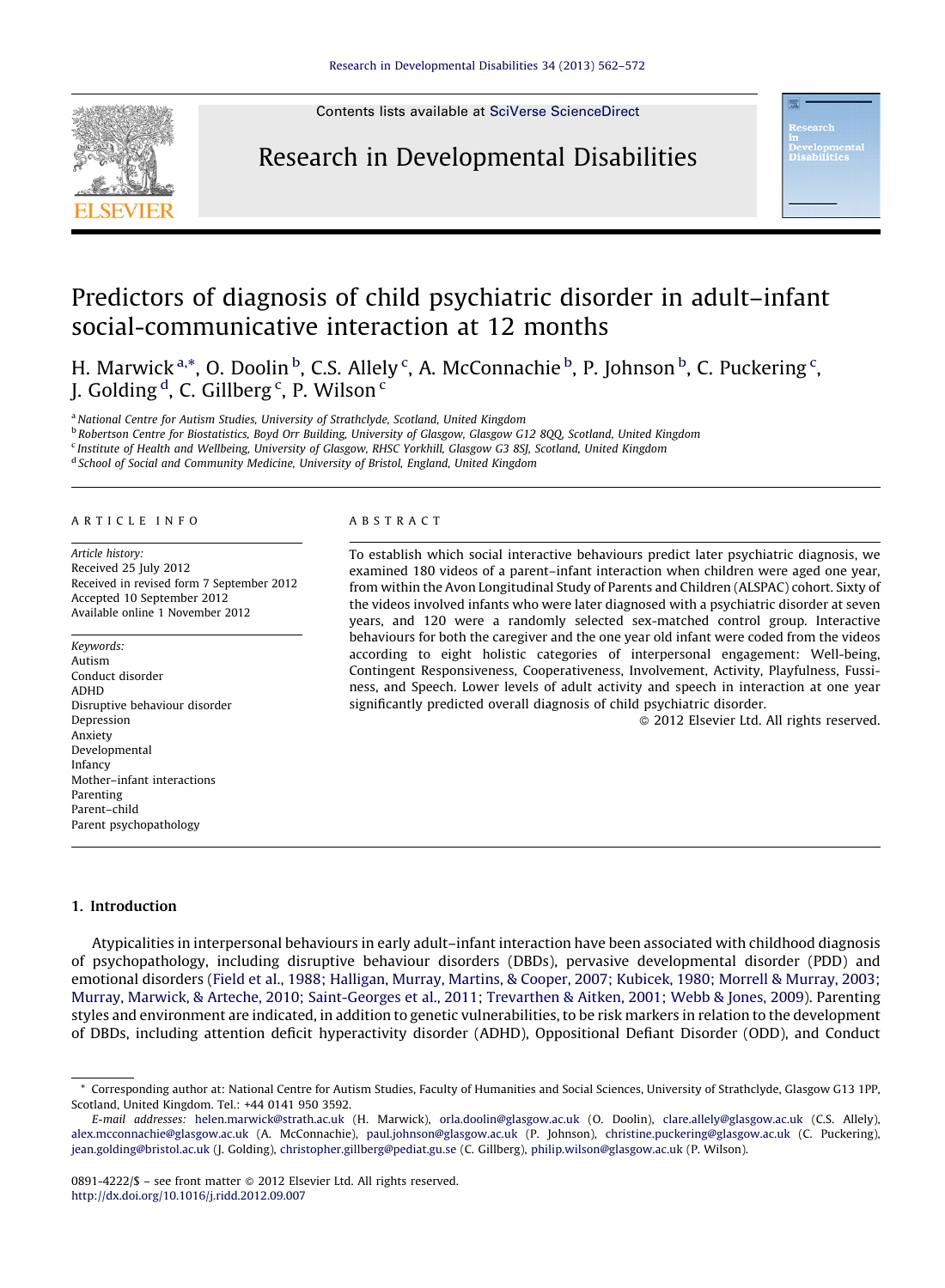Disorder (CD) (Campbell, Pierce, March, & Ewing, 1991; Latimer et al., 2012; [Zahn-Waxler,](#page--1-0) Iannotti, Cummings, & Denham, [1990](#page--1-0)). Bidirectional influences between observable child behaviour problems and parent–child interactions are reported (Lifford, Harold, & [Thapar,](#page--1-0) 2008), with early infant 'difficult' temperament found to contribute to irritable parenting style, and low maternal responsiveness in combination with infant temperament predicting conduct problems (Guerin, [Gottfried,](#page--1-0) & [Thomas,](#page--1-0) 1997; Lahey et al., 2008; Shaw, Owens, Vondra, & Keenan, 1996). Children with ADHD are more likely to be reported by their mothers to have been fussy, irritable and active as infants (Weiss & [Hechtman,](#page--1-0) 1993), with higher activity levels seen as early as the first months of life (Rothbart, 1989; [Auerbach](#page--1-0) et al., 2005) and within the first year [\(Auerbach,](#page--1-0) [Atzaba-Poria,](#page--1-0) Berger, & Landau, 2004; Auerbach et al., 2008). Compared to controls, mothers of children with ADHD are found to be generally more directive, negative and less socially interactive, and children with ADHD less compliant and more negative (Barkley, Karlsson, & Pollard, 1985; Campbell, Breaux, Ewing, Szumowski, & Pierce, 1986; [Cunningham](#page--1-0) & Barkley, 1979; DuPaul, McGoey, Eckert, & VanBrakle, 2001; Jacobvitz & Sroufe, 1987; Olson, Bates, Sandy, & Schilling, 2002). Several studies have used infants at high risk of developing autism, typically younger siblings of a child diagnosed with autism, in order to identify early predictors. A recent study examined global characteristics of parent–infant interaction in 6–10 month-old at-risk and low-risk infants using 6 min videos of unstructured mother–infant play. Findings showed that at-risk infants were less lively, and their parents exhibited both higher directiveness and lower sensitive responding ([Wan](#page--1-0) et al., [2012](#page--1-0)).

Early intervention can support parenting behaviours and environmental adaptations to help to optimise positive developmental outcomes for infants (Dawson, 2008; [Guralnick,](#page--1-0) 2004; Landry, Smith, & Swank, 2006), and intervention at a later point can be ineffective (Shaw, Bell, & [Gilliom,](#page--1-0) 2000). Reliable identification of predictors in early care-giver and infant interactions of later child psychopathology are likely to be of value in the targeting of early intervention and support but research into the relations between psychopathology and the parent–infant relationship within a longitudinal non-clinical context has been sparse ([Thompson](#page--1-0) et al., 2010). Additionally, previous studies have been disorder specific, often using an 'at risk' group, which has not enabled comparison between disorders, nor consideration of early risk markers of co-occurring disorders. Several studies have used adult or child reported perceptions as their assessment measure, which does not have the objectivity of independent or prospective observation. A longitudinal population based cohort study affords prospective analysis, using systematic observational assessment, of early interactive behaviours for both adults and infants in relation to a range of later diagnosed disorders, and based on a contemporary birth cohort, we examined whether there are particular social interactive behaviours which predict later diagnosis of a range of psychiatric disorders.

#### 2. Method

#### 2.1. Participants

The sample consists of participants from the Avon Longitudinal Study of Parents and Children (ALSPAC). ALSPAC is an ongoing population-based study investigating a wide range of environmental and other influences on the health and development of children. Pregnant women resident in the former Avon Health Authority in south-west England, having an estimated date of delivery between 1 April 1991 and 31 December 1992 were invited to take part, resulting in a 'core' cohort of 13,988 singletons/twins alive at 12 months of age (Golding, [Pembrey,](#page--1-0) Jones, & the ALSPAC Study Team, 2001).

Ethical approval for the study was obtained from the ALSPAC Law and Ethics Committee and the Local Research Ethics Committees. All adult participants gave their informed consent prior to their inclusion in the study.

The present study examined video footage from a sub sample of the core ALSPAC cohort who were invited to attend Children in Focus clinics after birth. A range of measures was collected at the clinic visits, including regular questionnaires completed by the parents, medical assessments and biological samples collected for biochemical and genetic analyses. When the children were 12 months old the clinic session for the 1240 participating families (usually mother/infant dyads) included the Thorpe Interaction Measure (TIM) (Thorpe, Rutter, & [Greenwood,](#page--1-0) 2003). The TIM involves a caregiver and child sharing a picture book, and the adult is asked to engage the child in this activity as they would at home. The same 'living room' style environment in the clinic was used for all interactions, and the interaction was video-recorded.

Sixty of the infants from the Children in Focus cohort later received diagnoses of one or more psychiatric disorders using the Development and Wellbeing Assessment (DAWBA) [\(Goodman,](#page--1-0) Ford, Richards, Gatward, & Meltzer, 2000) which was administered to all children remaining in the cohort at 91 months of age. The DAWBA is a structured diagnostic assessment which relies on parental report as well as teacher reports [\(Goodman](#page--1-0) et al., 2000), but final diagnoses are assigned by a child psychiatrist. The TIM videos of these 60 case infants were analysed in the current study, and the TIM videos of a further 120 infants from the cohort were randomly selected for analysis to comprise a sex-matched control group.

Within the case infant group there were 26 cases of any oppositional-conduct disorder (of which there were 19 ''pure'' cases without ADHD comorbidity), 35 cases of disruptive behaviour disorders (28 without comorbidity), five cases of conduct disorder alone (3 without comorbidity), six cases of pervasive developmental disorder (autism), and 25 and five infants diagnosed respectively with any anxiety (15 without comorbidity) or any depressive disorder (1 without comorbidity). There were 16 infants diagnosed with any form of ADHD (nine without comorbidity), of which five had inattentive ADHD.

The majority (89%) of the caregivers in the videos analyses were mothers. The mean duration of these caregiver–infant interactions was 211 (SD 84.5) s with a range from 60 to 510 s.